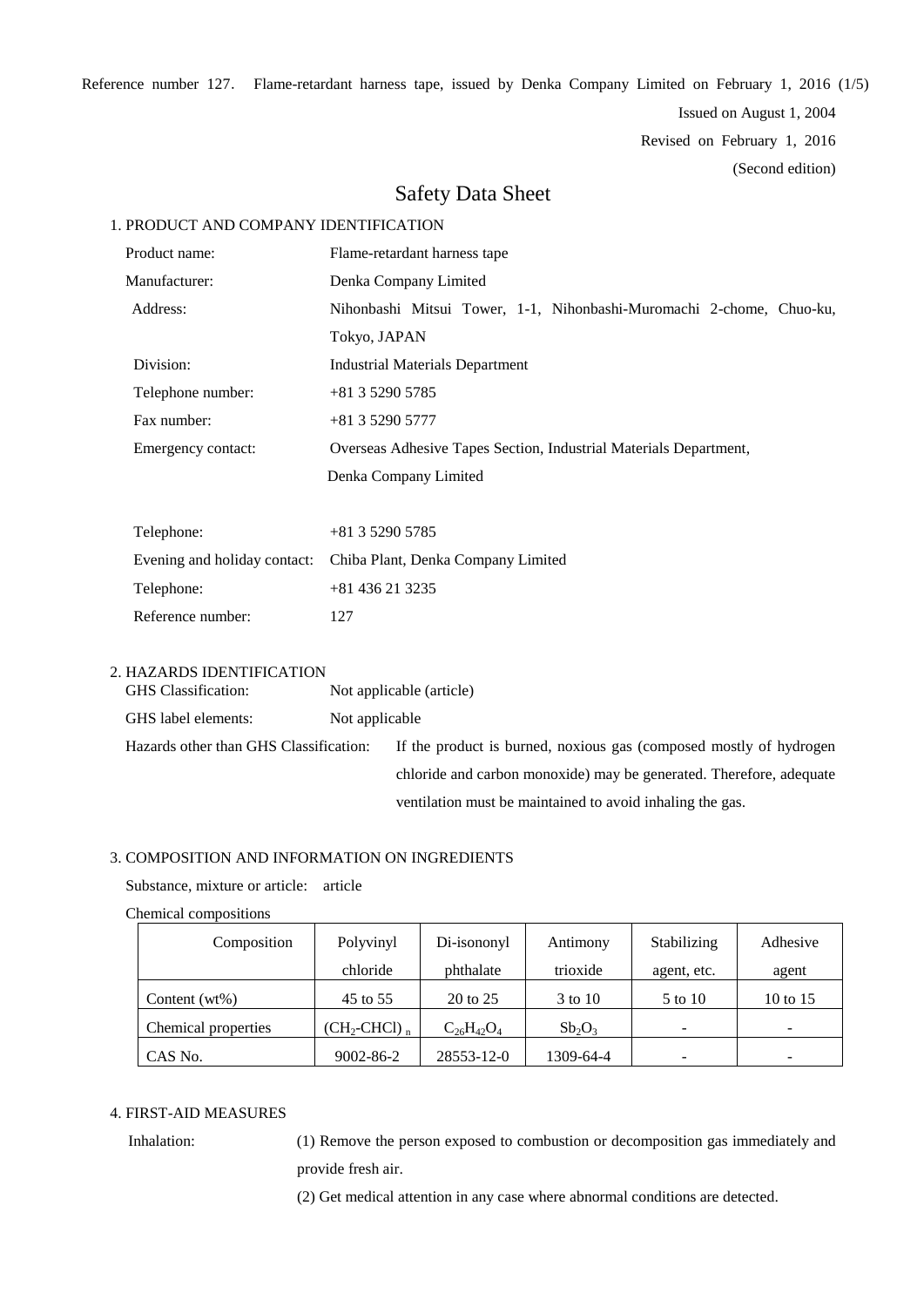| Reference number 127. | Flame-retardant harness tape, issued by Denka Company Limited on February 1, 2016 (2/5) |
|-----------------------|-----------------------------------------------------------------------------------------|
| Skin contact:         | As hypersensitive persons may suffer swelling or irritation after coming into contact   |
|                       | with the adhesive agent of the tape, gently remove the tape and rinse off the adhesive  |
|                       | agent.                                                                                  |
| Eye contact:          | There is no chance that this product gets into eyes. However, if a chip or broken piece |
|                       | of the tape gets into eyes, the eye balls may be damaged. In such a case, rinse it off  |
|                       | with clean water for 15 minutes or more.                                                |
|                       |                                                                                         |

Ingestion: Try to induce vomiting as much as possible. If any abnormal conditions are detected, get medical attention.

#### 5. FIRE-FIGHTING MEASURES

Extinguishing media: Use water, dry chemicals, foams, etc.

Protection for firefighters: In case of a fire, this product will not burn intensely but may be melted by heat. If it burns or it is melted because of the high temperature, noxious gas (composed mostly of hydrogen chloride and carbon monoxide) may be generated. Therefore, it is indispensable to wear respiratory protective equipments, safety glasses and chemical protective gloves, and put out fire from the windward.

#### 6. ACCIDENTAL RELEASE MEASURES

| Personal precautions:              | No data                                                                    |
|------------------------------------|----------------------------------------------------------------------------|
| Environmental precautions: No data |                                                                            |
| Removal method:                    | Immediately sweep and collect the released substances in a paper bag, etc. |

#### 7. HANDLING AND STORAGE

#### Handling

| Technical measures:<br>(1) Do not place fire nearby. |                                                                                                                 |  |  |  |  |
|------------------------------------------------------|-----------------------------------------------------------------------------------------------------------------|--|--|--|--|
|                                                      | (2) As this product is a tape for industrial use, do not affix it to the human body, food                       |  |  |  |  |
|                                                      | or medical products.                                                                                            |  |  |  |  |
| Precautions:                                         | If the product is used in a closed room, the room must be well-ventilated.                                      |  |  |  |  |
|                                                      | Precautions for safe handling: Avoid contact with organic solvents in order to prevent dissolution deformation. |  |  |  |  |
| Storage                                              |                                                                                                                 |  |  |  |  |
| Storage conditions:                                  | (1) To avoid alterations (deformations), store the product in a place at room                                   |  |  |  |  |
|                                                      | temperature away from sunlight, water leak, moisture and heat.                                                  |  |  |  |  |
|                                                      | (2) To prevent a fire, store the product in a place away from fire, heat source and light                       |  |  |  |  |

source.

Safe container and package materials: Nothing in particular

### 8. EXPOSURE CONTROLS AND PERSONAL PROTECTION

| Protective equipment:    | Not particularly required |
|--------------------------|---------------------------|
| Control concentration:   | No rules or regulations   |
| Allowable concentration: | No rules or regulations   |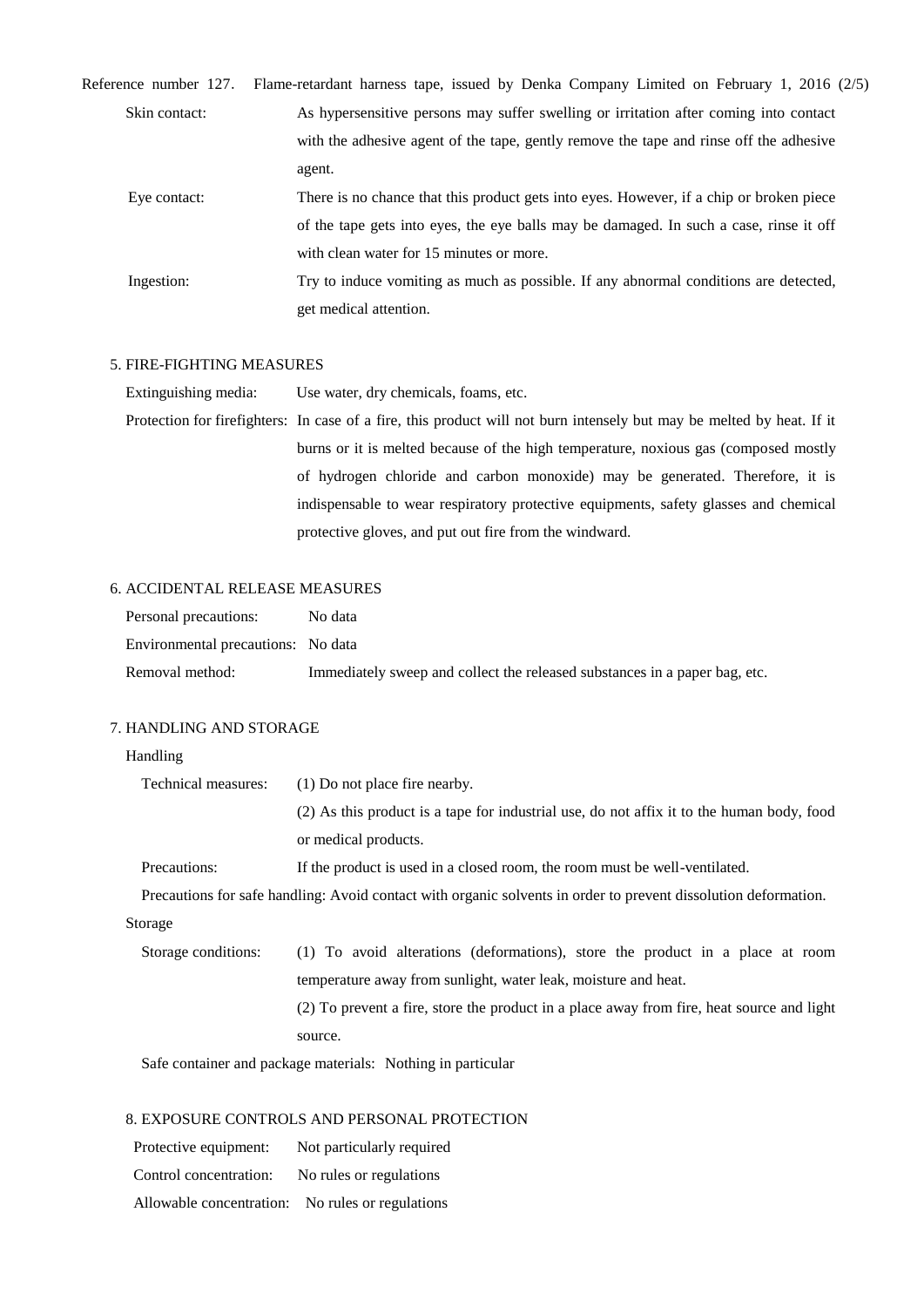Reference number 127. Flame-retardant harness tape, issued by Denka Company Limited on February 1, 2016 (3/5)

#### 9. PHYSICAL AND CHEMICAL PROPERTIES

| Physical state:                  |                                                                                    |
|----------------------------------|------------------------------------------------------------------------------------|
| Form:                            | Solid (Film-type molding product)                                                  |
| Color:                           | Multiple colors                                                                    |
| Odor:                            | Rubber odor (Subtle odor)                                                          |
| pH:                              | No data                                                                            |
|                                  | Specific temperatures/temperature ranges at which changes in physical state occur  |
| Boiling point:                   | No data                                                                            |
| Melting point:                   | No data                                                                            |
| Resolution temperature:          | There is no data. However, the softening process starts at approx. $60^{\circ}$ C. |
| Flash point:                     | $230^{\circ}$ C                                                                    |
| Auto-ignition temperature: 425°C |                                                                                    |
| Explosion properties:            | No data                                                                            |
| Density:                         | 1.3 $g/cm3$                                                                        |
| Solubility:                      | Insoluble in water                                                                 |

#### 10. STABILITY AND REACTIVITY

| Stability:                                     |         | Stabilized if treated in a normal manner                                                             |
|------------------------------------------------|---------|------------------------------------------------------------------------------------------------------|
| Reactivity:                                    | No data |                                                                                                      |
|                                                |         | Inappropriate conditions: High temperature, High humidity, Sunshine                                  |
| Reactive chemical hazards: Oxidant, Acid, Base |         |                                                                                                      |
|                                                |         | Hazardous decomposition products: If the product is burned, noxious gas (composed mostly of hydrogen |
|                                                |         | chloride and carbon monoxide) may be generated.                                                      |

#### 11. TOXICOLOGICAL INFORMATION

Acute toxicity: No data Specific symptoms in animal tests: No data Irritation and Corrosive effects: Touching the surface repeatedly may cause skin roughness. Sensitization: No data Toxicity after repeated intake (sub-acute, sub chronic, chronic): No data CMR-effects (carcinogenic, mutagenic and reproductive effects): No data Carcinogenic: Antimony trioxide is classified into A2 of USA ACGIH, 2B of Japan JSOH, Category 2 of EU CLP.

#### 12. ECOLOGICAL INFORMATION

No information

#### 13. DISPOSAL CONSIDERATIONS

Dispose of residues/container in accordance with local/regional/state/national/federal/international regulations. Do not dump residues/container into sewers, on the ground or into any body of water.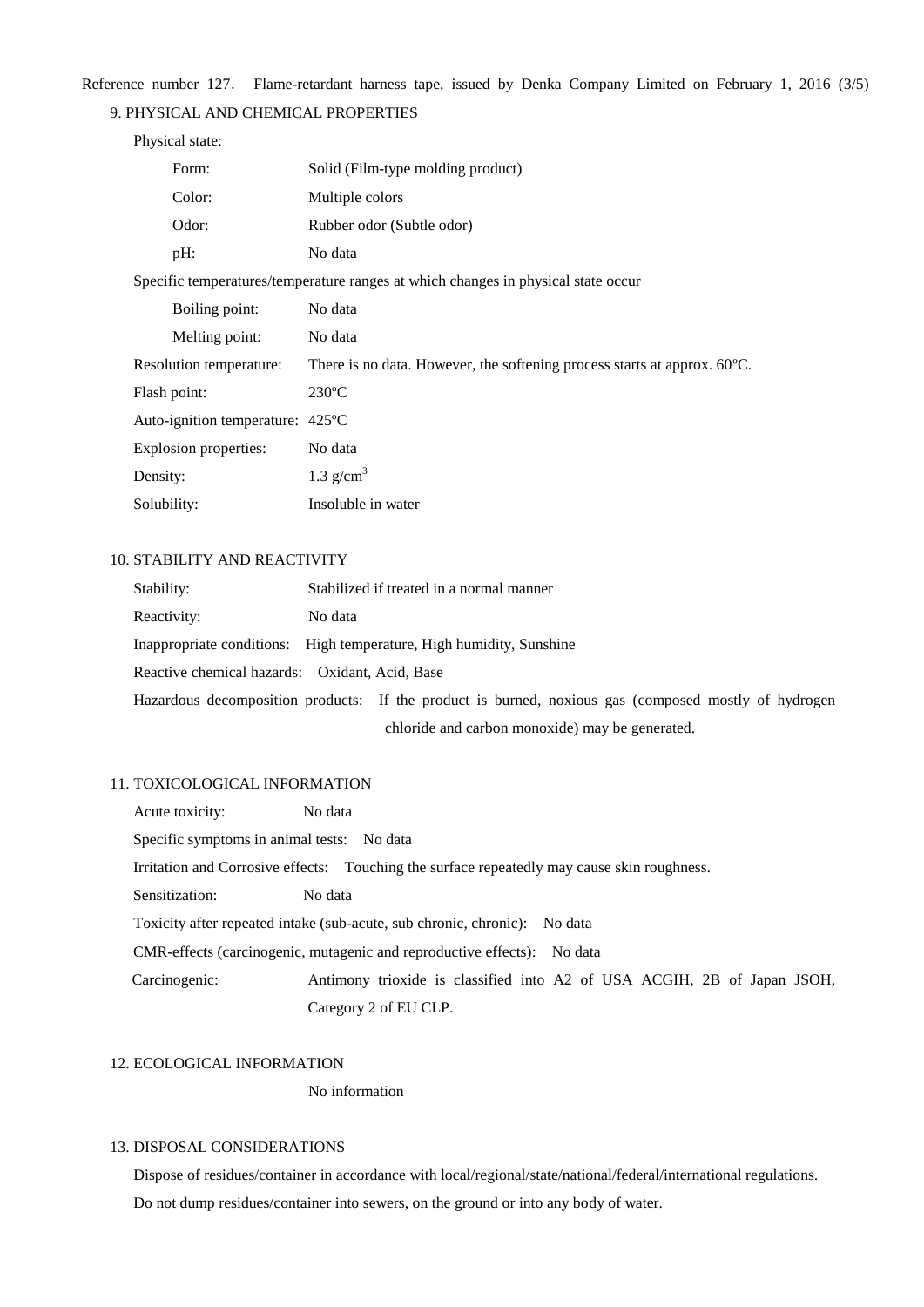Reference number 127. Flame-retardant harness tape, issued by Denka Company Limited on February 1, 2016 (4/5)

#### 14. TRANSPORT INFORMATION

International regulation: Not applicable

Specific precautionary transport measures and conditions:

Avoid direct sunlight, water leak, rapid temperature change, etc. and ensure that the packing and packaging materials are not damaged or the cargo does not collapse.

#### 15. REGULATORY INFORMATION

Di-isononyl phthalate is a regulated component.

EU (REACH ANNEX Ⅹ Ⅶ 52), Canada (Phthalates Regulations), USA (Consumer Product Safety Improvement Act), Japan (notification of the Ministry of Health, Labor, and Welfare No.336), Switzerland (Toy Safety Ordinance)

- : Toy or child care article that can, in a reasonably foreseeable manner, be placed in the mouth of a child must contain no more than 1,000mg/kg of DINP.
- USA : Clean Water Act Section 307(a)(1) Toxic Pollutants (40 CFR 401.15) RCRA AppendixⅧ List of Hazardous Constituents (40 CFR 261) CERCLA Hazardous Substances (40 CFR 302.4)
- California Proposition65 WARNING: This product contains a chemical known to the State of California to cause cancer.

 Basel Convention: Annex I CATEGORIES OF WASTES TO BE CONTROLLED; Wastes having as constituents; Y27 Antimony; antimony compounds

#### 16. OTHER INFORMATION

- (1) All the data contained herein are protected by copyrights, treaties, laws and regulations effective in each relevant country. The data may not be used (copied, modified, transmitted, distributed, published, diverted, posted etc.) outside the scope of private use or that explicitly permitted under the applicable law without obtaining our prior consent.
- (2) We are making every effort to maintain the accuracy and usability of the data contained herein. However, no guarantee or warranty is made as to the accuracy and safety. Also, please note that the data and descriptions contained herein are subject to change without notice due to new knowledge and experience.
- (3) We do not make any guarantee or warranty as to the accuracy or safety of the data contained herein, such as merchantability (quality, performance, etc. which are normally expected), adequateness for certain purposes, and non-infringement of rights of third parties.
- (4) The data contained herein concerns only the product. If this product is combined or processed with other materials, such data shall be invalid.
- (5) The product shall be kept out of reach of infants. Also, this product shall not be used for materials within reach of infants.
- (6) Before use, the product shall be tested internally to check whether it conforms to the intended purpose and assure the safety on your own responsibility.
- (7) All the materials have unknown hazards. Therefore, they need to be handled with care. This SDS describes specific hazards. However, other hazards also may be presented.